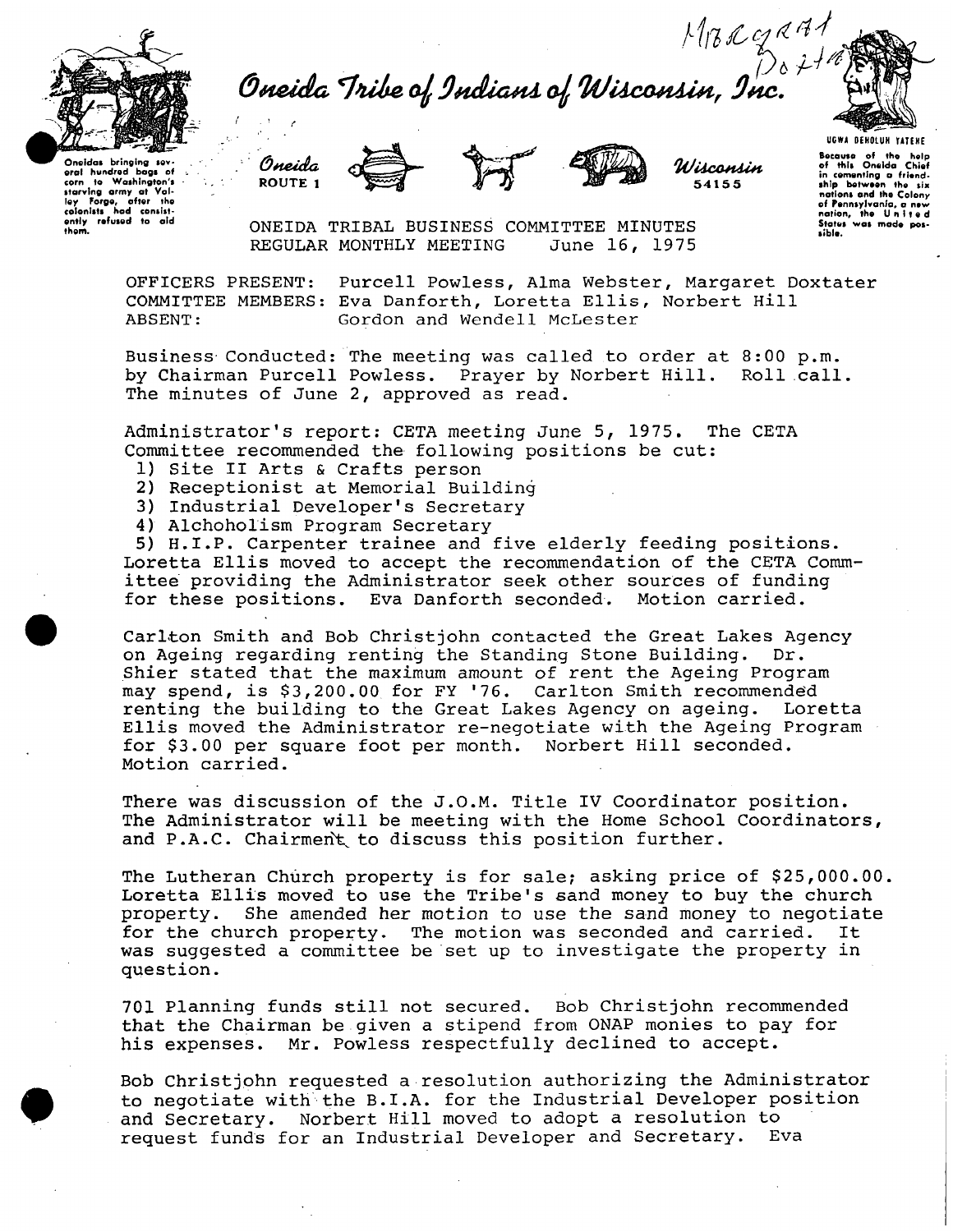

*Ofiteida ^Inihe, a]; 9ndia\*tl o^ WUcattlia, 9nc.* 



Onoidas bringing sov-<br>oral hundred bags of<br>corn to Washington's starving army at Vai-<br>Isy Forge, after the<br>colonists had consistcolonists had consistthem.

**pge.** 

*Oneida*  ROUTE 1



*®(IML\ IVilcatiU+t 54* 1 5 5

Becauto of tho huit> of Ihlt Onsid o Chief in cementing o frlendship between the six nation! *and* tha Colony ol Pennsylvania, a new nation, the United<br>Stotes was made poslible.

**Danforth seconded. Motion carried.** 

**Mr. Harry Regert, Channel 5, Green Bay has invited 5 Oneida people to attend a luncheon on June 26 at the airport. The Administrator recommended that Purcell Powless, Norbert Hill, Audrey Doxtator, Rick Hill and Bob Christjohn attend., Eva Danforth volunteered to attend for Him.** 

**Land Business: Norbert Hill moved to approve the residential leases of Mildred and Frank Figereoa. Alma Webster seconded. Motion carried.** 

**] va Danforth moved to approve the residential lease of Clyde skenandore. Loretta Ellis seconded. Motion carried.** 

**Eva Danforth moved to approve the application for residential lease for Mr. and Mrs. Archie Doxtater, contingent on the proper paper work. Norbert Hill seconded. Motion carried.** 

**GLITC has \$170.00 in summer recreation funds. Norbert Hill moved these funds be designated to Tony Skenandore's program. Alma Webster seconded. Motion carried.** 

**Gerald Skenandore requested bathroom facilities for his father David Skenandore.** 

**There was discussion of the Needs Analysis for FY** *'11* **for implementation of P.L. 93-638. Hearings will be held. Norbert Hill moved to research where the hearings will be, find out the needs of the Tribe and. make a presentation for the Tribe. Loretta Ellis seconded. Motion carried.** 

**There was discussion of the Oneida Woods project. The Administrator and the Industrial Developer have been in contact with Mr. Tom McKenzie, an attorney from Appleton. He has recommended that all avenues of prospective revenue sources be investigated for the purpose of running an independent Oneida project. Loretta Ellis moved that the Industrial Developer pursue the Oneida Woods project. Norbert Hill seconded. Motion carried.** 

**Norbert Ilill moved to adopt the resolution for the Indian Action Team contract. Alma Webster seconded. Motion carried.** 

**The Wisconsin State Manpower Council has \$500,000.00 for summer recreation and transportation programs. Sonny King and Tony Skenandore presented a proposal for equipment for their athletic program. Loretta Ellis moved to approve the proposal. Eva Danforth seconded. Motion carried.**